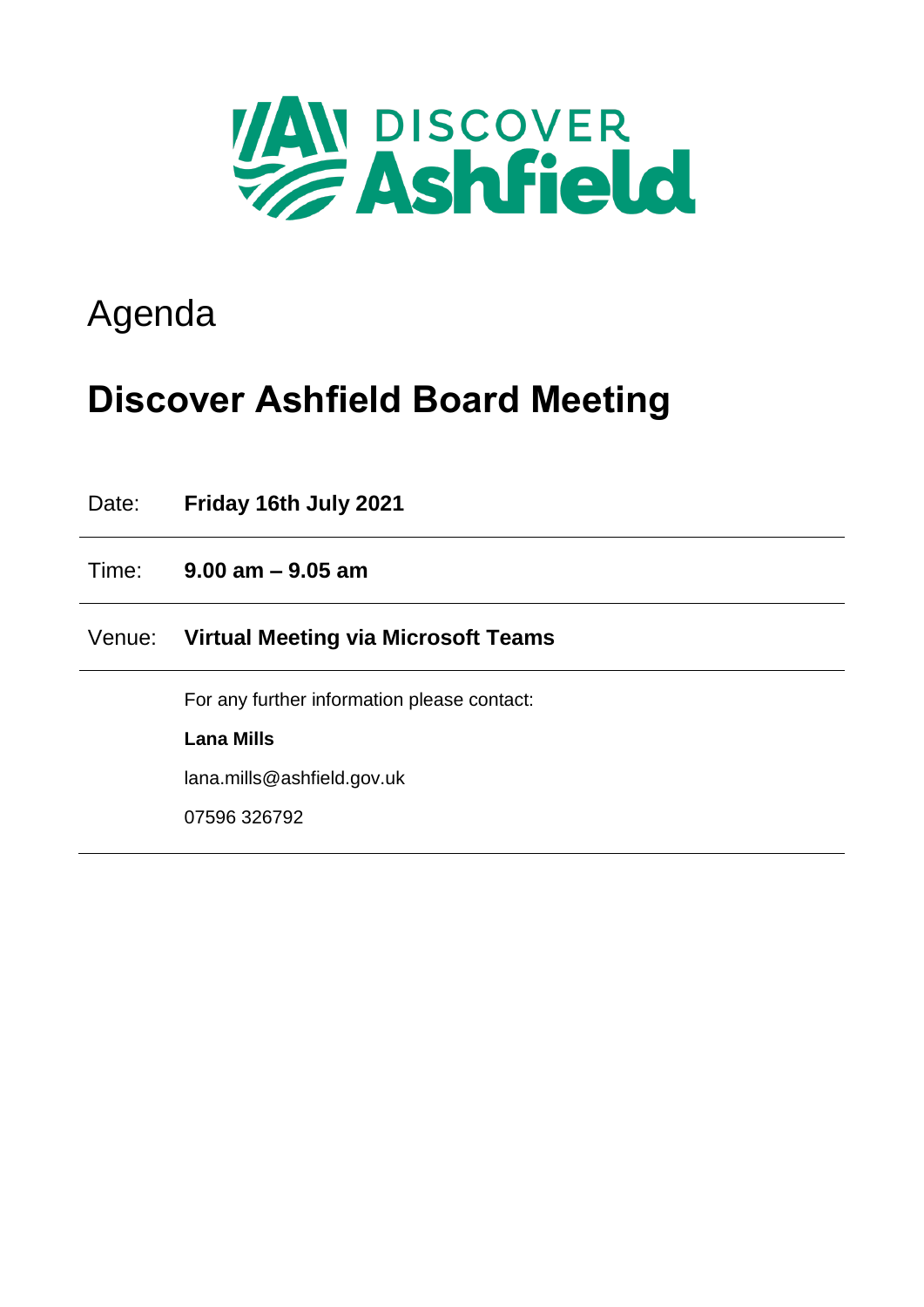### **DISCOVER ASHFIELD BOARD MEETING**

### **Attendees**

| <b>Name</b>                   | <b>Position on Board</b>                           | Position/Organisation                                                            | Apologies |
|-------------------------------|----------------------------------------------------|----------------------------------------------------------------------------------|-----------|
| <b>Martin Rigley MBE</b>      | <b>Chair</b> / Theme Lead -<br>Succeed in Ashfield | Managing Director, Lindhurst Engineering                                         |           |
| Louise Knott                  | <b>Vice Chair</b>                                  | Vice Principal, West Nottinghamshire<br>College                                  |           |
| <b>Darron Ellis</b>           | Theme Lead - More<br>to Discover                   | Historian, Sutton Living Memory Group                                            |           |
| <b>Liz Barrett</b>            | Theme Lead - Love<br><b>Where You Live</b>         | Principal, Academy Transformation Trust<br><b>Further Education (ATTFE)</b>      |           |
| Pete Edwards                  | Theme Lead - Be<br>Happy, Be Healthy               | Chair, Ashfield Health and Wellbeing<br>Partnership                              |           |
| <b>Callum Parr</b>            | <b>Board Member</b>                                | Youth Council Leader, Ashfield District<br><b>Youth Council</b>                  |           |
| <b>Carol Cooper-Smith</b>     | <b>Board Member</b>                                | Chief Executive, Ashfield District Council                                       |           |
| Chloe O'Donnell               | <b>Board Member</b>                                | Shopping Centre Manager, Idlewells<br><b>Shopping Centre</b>                     |           |
| Cllr Christian Chapman        | <b>Board Member</b>                                | Scrutiny Rep, Ashfield District Council                                          |           |
| <b>Cllr Helen-Ann Smith</b>   | <b>Board Member</b>                                | Deputy Council Leader, Ashfield District<br>Council                              |           |
| <b>Cllr Daniel Williamson</b> | <b>Board Member</b>                                | <b>Annesley and Felley Parish Council</b>                                        |           |
| <b>Cllr Matthew Relf</b>      | <b>Board Member</b>                                | Portfolio Holder, Planning & Regen, Ashfield<br><b>District Council</b>          |           |
| David Ainsworth               | <b>Board Member</b>                                | Locality Director of Nottinghamshire Clinical<br>Commissioning Group, NHS        |           |
| David Jackson                 | <b>Board Member</b>                                | Centre Manager, East Midlands Designer<br>Outlet                                 |           |
| <b>Edward Johnstone</b>       | <b>Board Member</b>                                | Assistant Principal (Development), Portland<br>College                           |           |
| Fiona Anderson                | <b>Board Member</b>                                | Head of Civic Engagement, Nottingham<br><b>Trent University (NTU)</b>            |           |
| <b>Frank Horsley</b>          | <b>Board Member</b>                                | Head of Business and Innovation, D2N2                                            |           |
| Gary Jordan                   | <b>Board Member</b>                                | Chair, Mansfield and Ashfield 2020                                               |           |
| Julia Terry                   | <b>Board Member</b>                                | Development Worker, Transforming Notts<br>Together                               |           |
| Kathryn Stacey                | <b>Board Member</b>                                | Chief Executive, Citizens Advice Ashfield                                        |           |
| Lee Anderson, MP              | <b>Board Member</b>                                | MP for Ashfield and Eastwood                                                     |           |
| Mark Spencer, MP              | <b>Board Member</b>                                | MP for Sherwood                                                                  |           |
| Melanie Phythian              | Observer                                           | Towns Fund Policy Advisor, Cities & Local<br><b>Growth Unit</b>                  |           |
| <b>Peter Gaw</b>              | <b>Board Member</b>                                | Chief Executive Officer, Inspire: Culture,<br>Learning and Libraries             |           |
| <b>Robert Orgill</b>          | <b>Board Member</b>                                | Property Manager EMEA, Rolls Royce                                               |           |
| <b>Simon Martin</b>           | <b>Board Member</b>                                | Vice Principal, Academy Transformation<br><b>Trust Further Education (ATTFE)</b> |           |
| Teresa Jackson                | <b>Board Member</b>                                | Chief Officer, Ashfield Voluntary Action                                         |           |
| Theresa Hodgkinson            | <b>Board Member</b>                                | Director of Place and Communities, Ashfield<br><b>District Council</b>           |           |
| Viki Dyer                     | <b>Board Member</b>                                | District Operations Lead, Department of<br><b>Work and Pensions</b>              |           |
| Andrea Stone                  | <b>Supporting Officer</b>                          | Health and Wellbeing Manager, Ashfield<br><b>District Council</b>                |           |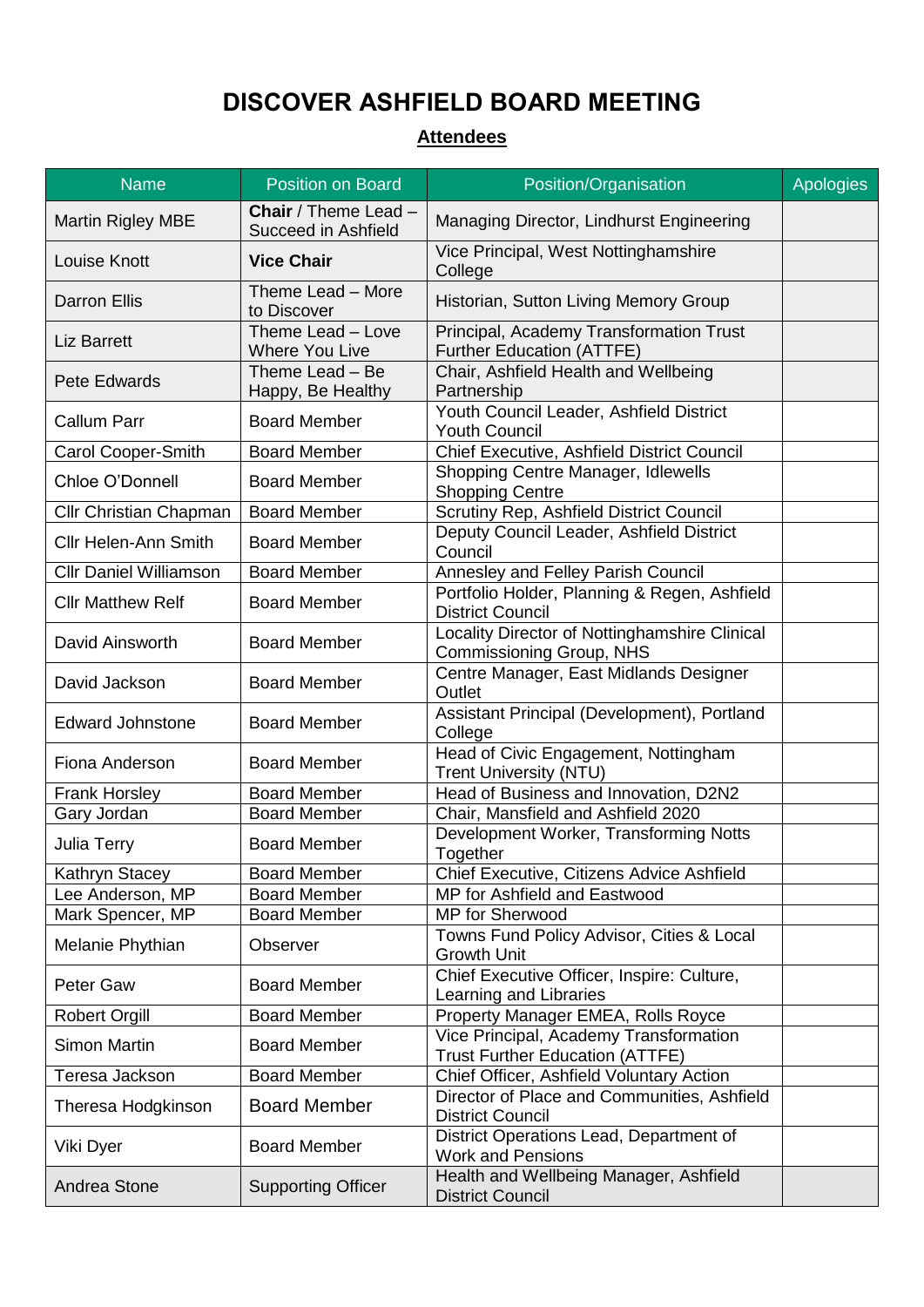| <b>Katherine Green</b>  | <b>Supporting Officer</b>         | Senior Communications Officer, Ashfield<br><b>District Council</b>                  | Χ |
|-------------------------|-----------------------------------|-------------------------------------------------------------------------------------|---|
| Lana Mills              | Secretary / Supporting<br>Officer | Discover Ashfield Project Officer, Ashfield<br><b>District Council</b>              |   |
| <b>Matthew Neal</b>     | <b>Supporting Officer</b>         | Service Director of Investment and Growth,<br><b>Nottinghamshire County Council</b> |   |
| <b>Paul Crawford</b>    | <b>Supporting Officer</b>         | Senior Regeneration Officer, Ashfield<br><b>District Council</b>                    |   |
| Sarah Daniel            | <b>Supporting Officer</b>         | Interim Service Manager for Place and<br>Wellbeing, Ashfield District Council       |   |
| <b>Tracey Bird</b>      | <b>Supporting Officer</b>         | Health and Wellbeing Officer, Ashfield<br><b>District Council</b>                   |   |
| <b>Trevor Middleton</b> | <b>Supporting Officer</b>         | Town Centres and Markets Manager,<br><b>Ashfield District Council</b>               |   |